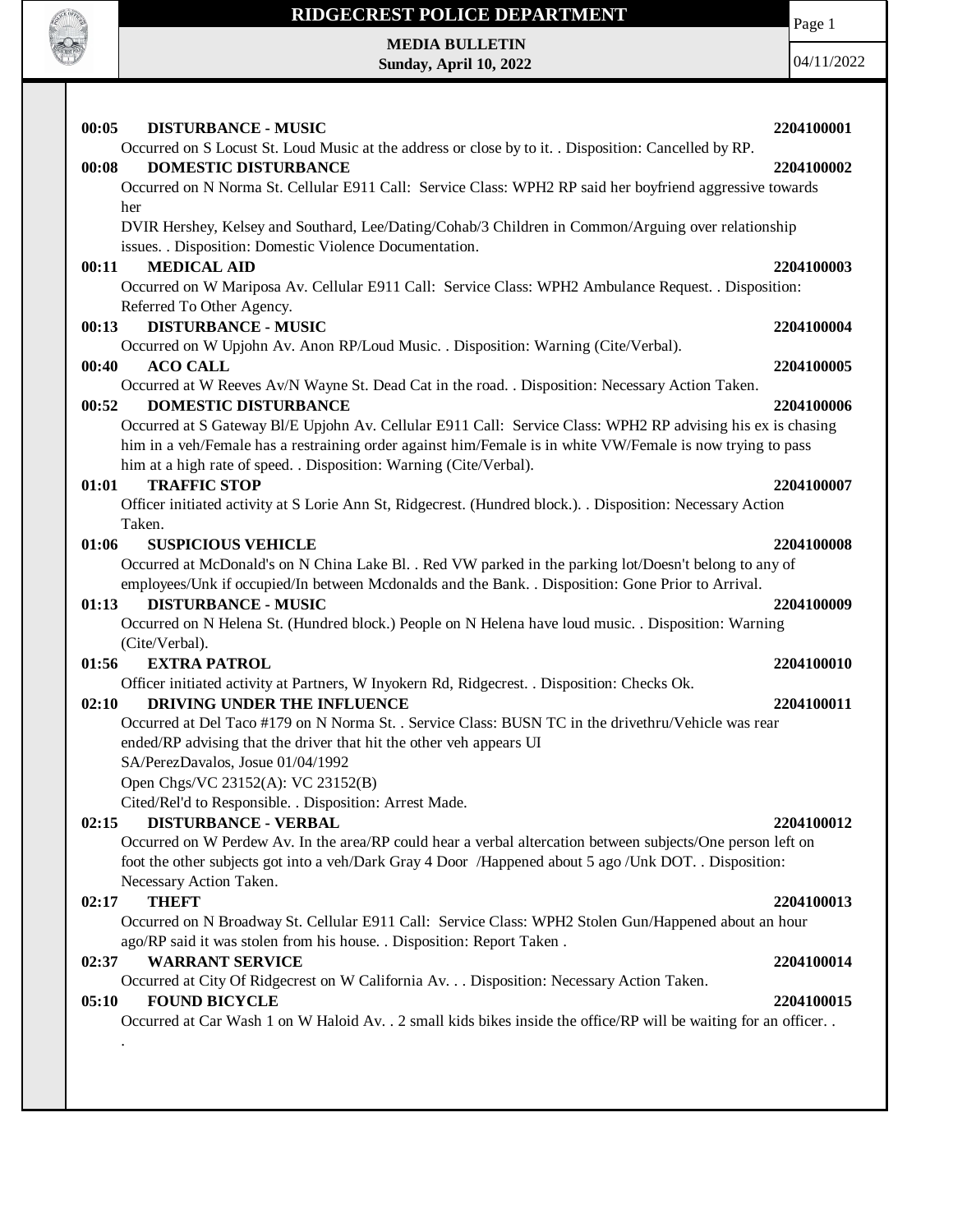

Page 2

**MEDIA BULLETIN Sunday, April 10, 2022**

|                                                                                                                                                                               | 2204100016 |
|-------------------------------------------------------------------------------------------------------------------------------------------------------------------------------|------------|
| Occurred at City Of Ridgecrest on W California Av. . misdial. . Disposition: Log Note Only.                                                                                   |            |
| <b>THEFT</b><br>07:32                                                                                                                                                         | 2204100017 |
| Occurred at Travelodge on S China Lake Bl. . Rp states items were stolen from the laundry room. . Disposition:                                                                |            |
| Information Provided.                                                                                                                                                         |            |
| <b>INFORMATION RECEIVED</b><br>08:22                                                                                                                                          | 2204100018 |
| Occurred on W Cielo Av. RP called 911 and said her dog pushed her ADT button and it sent a call out. RP                                                                       |            |
| stated she is okay and there is no need for anybody to come out. . Disposition: Log Note Only.                                                                                |            |
| <b>DISTURBANCE - MOTORCYCLE OR ATV</b><br>08:48                                                                                                                               | 2204100019 |
| Occurred on E Beth Ln. (Hundred block.). . Disposition: Unable To Locate.                                                                                                     |            |
| 911 WIRELESS CALL<br>09:23                                                                                                                                                    | 2204100020 |
| Occurred at City Of Ridgecrest on W California Av. Child playing with the phone. Disposition: Log Note                                                                        |            |
| Only.                                                                                                                                                                         |            |
| 09:28<br>POSSESSION OF CONTROLLED SUBSTANCE                                                                                                                                   | 2204100021 |
| Occurred at China Lake Trailer Park on W Moyer Av. . ambulance request                                                                                                        |            |
| SA/Ramsey, Ronald 07/17/95 chg/HS 11377(A) cited/rel'd. . Disposition: Assisted.                                                                                              |            |
| <b>STOLEN VEHICLE REPORT</b><br>09:51                                                                                                                                         | 2204100022 |
| Occurred on W Perdew Av. Rp states bf took things out of the house and took her car. . Disposition:                                                                           |            |
| Information Provided.                                                                                                                                                         |            |
| <b>MEDICAL AID</b><br>10:02                                                                                                                                                   | 2204100023 |
| Occurred at Sierra Sands Mobile Home Community on W Atkins Av. . ambulance request. . Disposition:                                                                            |            |
| Referred To Other Agency.<br>10:09<br><b>ABANDONED VEHICLE</b>                                                                                                                | 2204100024 |
| Occurred on S Silver Ridge St. (Hundred block.) black toyota yaris has been sitting for 5 days with expired                                                                   |            |
| tags. . Disposition: Necessary Action Taken.                                                                                                                                  |            |
| AUDIBLE ALARM/RP OTHER THAN ALARM CO<br>10:31                                                                                                                                 | 2204100025 |
| Occurred at Post Office on E Coso Av. . fire alarm. . Disposition: Call Cancelled.                                                                                            |            |
| 10:33<br><b>OVERDOSE</b>                                                                                                                                                      | 2204100026 |
| Occurred on W Haloid Av. Cellular E911 Call: Lat:35.616453 Lon:-117.67383 Service Class: WPH2 possible OD                                                                     |            |
| on pysch meds. . Disposition: Necessary Action Taken.                                                                                                                         |            |
| <b>CONTACT CITIZEN</b><br>10:36                                                                                                                                               | 2204100027 |
|                                                                                                                                                                               |            |
|                                                                                                                                                                               |            |
| Occurred at City Of Ridgecrest on W California Av. . Rp states he reported his car stolen on 4/1 but has not<br>heard anything about it yet. . Disposition: Negative Contact. |            |
| <b>LEWD OR LASCIVIOUS ACTS REPORT</b><br>11:50                                                                                                                                | 2204100028 |
| Occurred at City Of Ridgecrest on W California Av. . Call rp. . Disposition: Report Taken.                                                                                    |            |
| 12:00<br><b>FOLLOW UP</b>                                                                                                                                                     | 2204100029 |
| Occurred on N Norma St. F/U on 72 hour notice Incident 2204070019. . Disposition: Necessary Action Taken.                                                                     |            |
| <b>SUSPICIOUS VEHICLE</b><br>12:13                                                                                                                                            | 2204100030 |
| Occurred on W Hood Av. (Hundred block.) rp states white chevy following a mail truck that is dropping off                                                                     |            |
| packages in the neighborhood. . Disposition: Unable To Locate.                                                                                                                |            |
| 911 WIRELESS CALL<br>13:09                                                                                                                                                    | 2204100031 |
| Occurred at City Of Ridgecrest on W California Av. . talking in background. . Disposition: Log Note Only.                                                                     |            |
| 14:11<br><b>OVERDOSE</b>                                                                                                                                                      | 2204100032 |
| Occurred on N Sahara Dr. possible OD. . Disposition: Assisted.                                                                                                                |            |
| <b>TRAFFIC STOP</b><br>14:33                                                                                                                                                  | 2204100033 |
| Officer initiated activity at N China Lake Bl, Ridgecrest. (Hundred block.). Disposition: Citation.                                                                           |            |
| <b>THEFT</b><br>14:37                                                                                                                                                         | 2204100034 |
| Occurred at City Of Ridgecrest on W California Av. . Rp in lobby to report a theft. . Disposition: Information                                                                |            |
| Provided.                                                                                                                                                                     |            |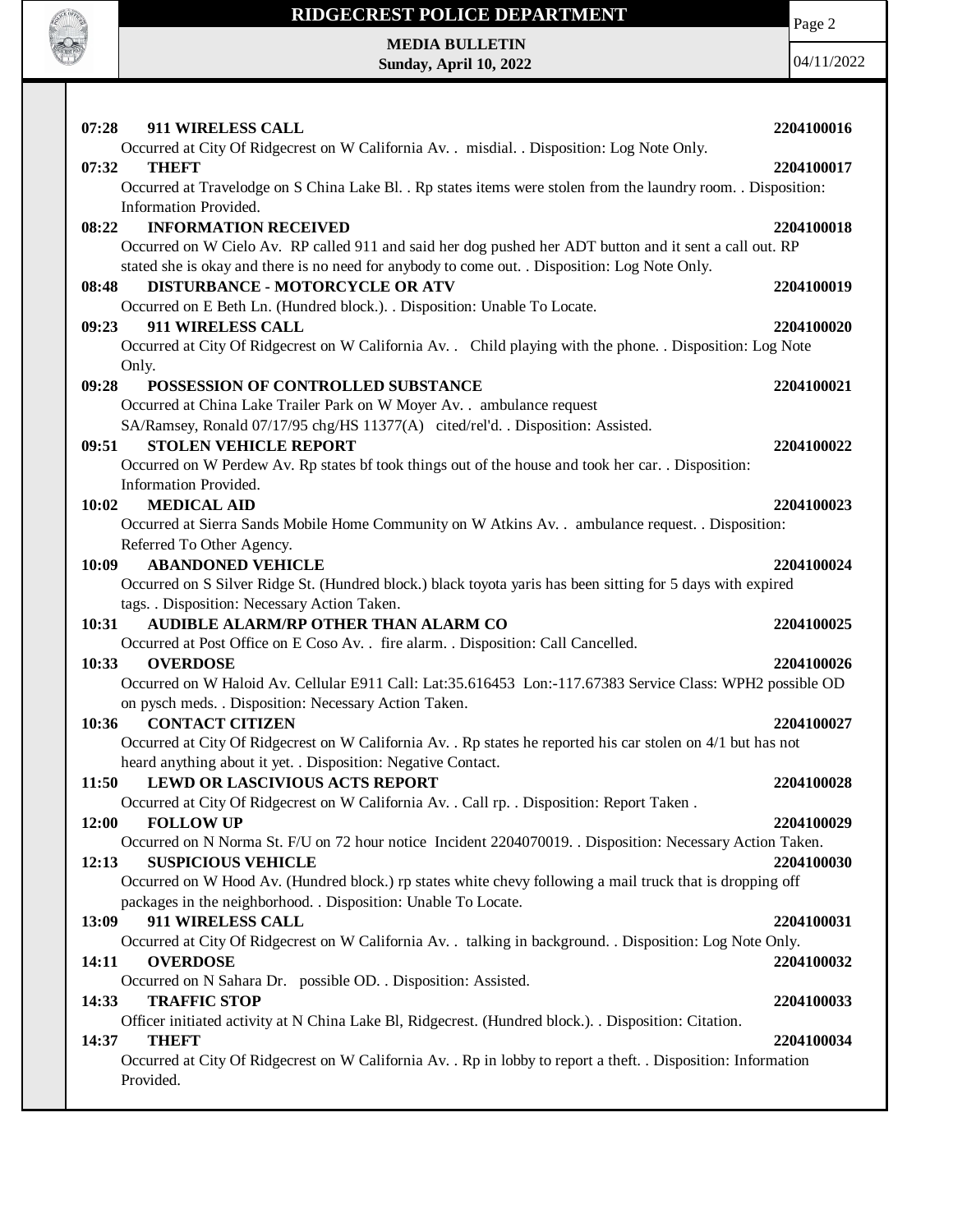

Page 3

**MEDIA BULLETIN Sunday, April 10, 2022**

| 14:44 | <b>TRAFFIC STOP</b>                                                                                                                                                                                    | 2204100035 |
|-------|--------------------------------------------------------------------------------------------------------------------------------------------------------------------------------------------------------|------------|
|       | Officer initiated activity at S China Lake Bl, Ridgecrest. (Hundred block.). . Disposition: Citation.                                                                                                  |            |
| 14:56 | <b>TRAFFIC STOP</b>                                                                                                                                                                                    | 2204100036 |
|       | Officer initiated activity at Dollar Tree Stores, N China Lake Bl, Ridgecrest. . Disposition: Citation.                                                                                                |            |
| 15:02 | <b>CONTACT CITIZEN</b>                                                                                                                                                                                 | 2204100037 |
|       | Occurred at Best Western China Lake Inn on S China Lake Bl. . Rp states there is a car parked near the exit that                                                                                       |            |
|       | is preventing cars from coming into the parking lot. rp states the subjs in the car have their bags out of the car                                                                                     |            |
|       | going through things. . Disposition: Necessary Action Taken.                                                                                                                                           |            |
| 15:05 | <b>TRAFFIC STOP</b>                                                                                                                                                                                    | 2204100038 |
|       | Officer initiated activity at S Desert Candles St, Ridgecrest. (Hundred block.). . Disposition: Citation.                                                                                              |            |
| 15:12 | <b>TRAFFIC STOP</b>                                                                                                                                                                                    | 2204100039 |
|       | Officer initiated activity at Walmart Supercenter, E Bowman Rd, Ridgecrest. . Disposition: Warning<br>(Cite/Verbal).                                                                                   |            |
| 15:14 | <b>TRAFFIC STOP</b>                                                                                                                                                                                    | 2204100040 |
|       | Officer initiated activity at Wingstop, N China Lake Bl, Ridgecrest. . Disposition: Citation.                                                                                                          |            |
| 15:23 | <b>TRAFFIC STOP</b>                                                                                                                                                                                    | 2204100041 |
|       | Officer initiated activity at N China Lake Bl, Ridgecrest. (Hundred block.). . Disposition: Warning (Cite/Verbal).                                                                                     |            |
| 15:25 | <b>CONTACT CITIZEN</b>                                                                                                                                                                                 | 2204100042 |
|       | Occurred at City Of Ridgecrest on W California Av. . CALL RP//rp has questions regarding serving civil                                                                                                 |            |
|       | papers. . Disposition: Information Provided.                                                                                                                                                           |            |
| 15:27 | <b>TRAFFIC STOP</b>                                                                                                                                                                                    | 2204100043 |
|       | Officer initiated activity at E Upjohn Av, Ridgecrest. (Hundred block.). . Disposition: Checks Ok.                                                                                                     |            |
| 15:30 | <b>BURGLARY - RESIDENTIAL - REPORT</b>                                                                                                                                                                 | 2204100044 |
|       | Occurred on W Wilson Av. Rp states she had another break in. . Disposition: Log Note Only.                                                                                                             |            |
| 15:45 | <b>ACO CALL</b>                                                                                                                                                                                        | 2204100045 |
|       | Occurred at Schooners on N Norma St. . Stray dog. . Disposition: Necessary Action Taken.                                                                                                               |            |
| 16:10 | <b>FOLLOW UP</b><br>Officer initiated activity at Pita Fresh, N China Lake Bl, Ridgecrest. TC measurements. . Disposition: Follow Up                                                                   | 2204100046 |
|       | Completed.                                                                                                                                                                                             |            |
| 16:18 | <b>TRAFFIC STOP</b>                                                                                                                                                                                    | 2204100047 |
|       | Officer initiated activity at S China Lake Bl, Ridgecrest. (Hundred block.). . Disposition: Warning (Cite/Verbal).                                                                                     |            |
| 16:22 | <b>TRAFFIC STOP</b>                                                                                                                                                                                    | 2204100048 |
|       | Officer initiated activity at W Ridgecrest Bl, Ridgecrest. (Hundred block.). . Disposition: Warning (Cite/Verbal).                                                                                     |            |
| 16:24 | DRIVING UNDER THE INFLUENCE                                                                                                                                                                            | 2204100049 |
|       | Officer initiated activity at Marshall's #1238, N China Lake Bl, Ridgecrest. SA/Cramer, Stacy 09/16/86 chgs/VC                                                                                         |            |
|       | 23152(F); HS 11364; VC 14601.1(A); HS 11377 cited/rel'd to responsible. . Disposition: Arrest Made.                                                                                                    |            |
| 16:28 | <b>Mental Health Evaluation</b>                                                                                                                                                                        | 2204100050 |
|       | Occurred at Ridgecrest Regional Hospital on N China Lake Bl. Disposition: Necessary Action Taken.                                                                                                      |            |
| 16:32 | <b>TRAFFIC STOP</b>                                                                                                                                                                                    | 2204100051 |
|       | Officer initiated activity at Walmart Supercenter, E Bowman Rd, Ridgecrest. . Disposition: Citation.                                                                                                   |            |
| 16:43 | <b>CONTACT CITIZEN</b>                                                                                                                                                                                 | 2204100052 |
|       | Occurred at City Of Ridgecrest on W California Av. . CALL RP//rp states she is with a male subj that got<br>served RO papers and not quite sure what is going on. . Disposition: Information Provided. |            |
| 16:47 | <b>TRAFFIC STOP</b>                                                                                                                                                                                    | 2204100053 |
|       | Officer initiated activity at E Upjohn Av, Ridgecrest. (Hundred block.). . Disposition: Citation.                                                                                                      |            |
| 16:53 | <b>CONTACT CITIZEN</b>                                                                                                                                                                                 | 2204100054 |
|       | Occurred at City Of Ridgecrest on W California Av. . Rp in lobby to make a report regarding an incident that                                                                                           |            |
|       | happened last night. . Disposition: Necessary Action Taken.                                                                                                                                            |            |
|       |                                                                                                                                                                                                        |            |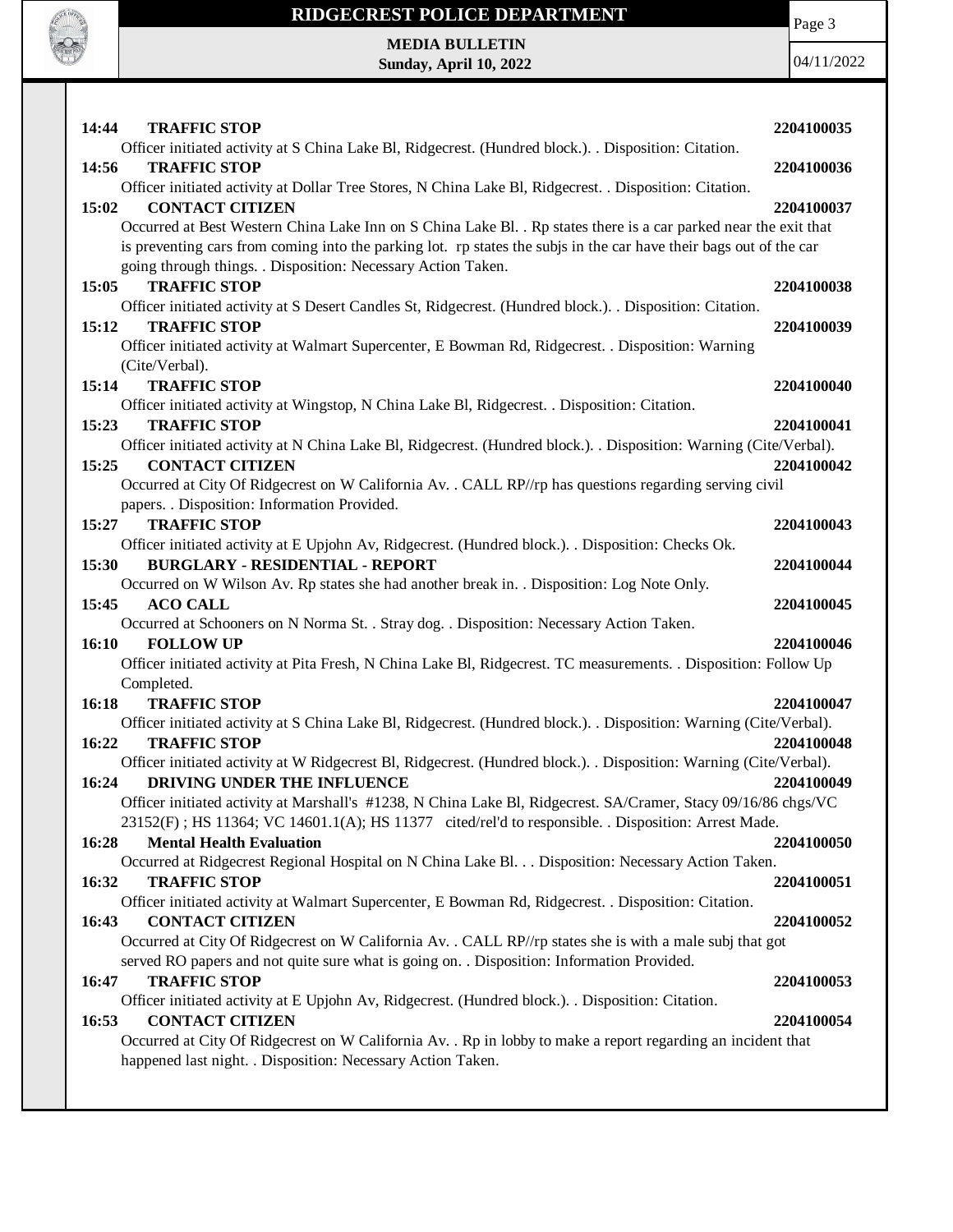

 $\perp$ 

### **RIDGECREST POLICE DEPARTMENT MEDIA BULLETIN**

**Sunday, April 10, 2022**

Page 4

| 17:10<br>POSITIVE CITIZEN CONTACT                                                                                                               | 2204100055 |
|-------------------------------------------------------------------------------------------------------------------------------------------------|------------|
| Officer initiated activity at Upjohn Park, E Upjohn Av, Ridgecrest. . Disposition: Necessary Action Taken.                                      |            |
| <b>ACO - ANIMAL BITE</b><br>17:16                                                                                                               | 2204100056 |
| Occurred at Manager Unit on W Ward Av. . pitbull biting people and chasing people. . Disposition: Report                                        |            |
| Taken.                                                                                                                                          |            |
| <b>DISTURBANCE - SUBJECT</b><br>17:21                                                                                                           | 2204100057 |
| Occurred at Walmart Supercenter on E Bowman Rd. . Female in the restroom in the front of the store. .                                           |            |
| Disposition: Necessary Action Taken.                                                                                                            |            |
| <b>SUSPICIOUS CIRCUMSTANCES</b><br>17:25                                                                                                        | 2204100058 |
| Occurred on S Norma St. Rp states there are multiple cars coming and going today. . Disposition: Checks Ok.                                     |            |
| <b>TRAFFIC STOP</b><br>17:28                                                                                                                    | 2204100059 |
| Officer initiated activity at Albertson's #6331, S China Lake Bl, Ridgecrest. . Disposition: Citation.                                          |            |
| PEDESTRIAN CHECK<br>17:36                                                                                                                       | 2204100060 |
| Officer initiated activity at W Ward Av, Ridgecrest. (Hundred block.).                                                                          |            |
| <b>CONTACT CITIZEN</b><br>18:03                                                                                                                 | 2204100061 |
| Occurred on W Garis Av. RP stating his daughter was at friend's house in town/friend's parents took the                                         |            |
| children to Inyokern without RP's permission/cont 10-21. Disposition: Information Received.                                                     |            |
| <b>CIVIL PROBLEM</b><br>18:16                                                                                                                   | 2204100062 |
| Occurred on N Warner St. Cellular E911 Call: RP stating her father is in argument with ex over ownership of                                     |            |
| sewing machine. . Disposition: Information Provided.                                                                                            |            |
| <b>SHOPLIFTING</b><br>18:21                                                                                                                     | 2204100063 |
| Occurred at Albertson's #6331 on S China Lake Bl. . RP stating his wife witnessed 3 males push a cart full of                                   |            |
| alcohol out of business/LS NB white dodge SUV right rear window missing/one male described as HMA with                                          |            |
| face tattoos. . Disposition: Log Note Only.                                                                                                     |            |
| <b>FOUND PROPERTY</b><br>18:25                                                                                                                  | 2204100064 |
| Officer initiated activity at City Of Ridgecrest, W California Av, Ridgecrest. . Disposition: Report Taken.<br><b>ATTEMPT BURGLARY</b><br>18:31 | 2204100065 |
| Occurred on E Commercial Av. RP stating she was out of town for 5 days/came home found front door                                               |            |
| tampered with/no access/entry made. . Disposition: Report Taken .                                                                               |            |
| 19:02<br><b>MEDICAL AID</b>                                                                                                                     | 2204100066 |
| Occurred on W Moyer Av. Cellular E911 Call: Lift assist. . Disposition: Referred To Other Agency.                                               |            |
| 19:45<br><b>TRAFFIC STOP</b>                                                                                                                    | 2204100067 |
| Officer initiated activity at S China Lake Bl, Ridgecrest. (Hundred block.). . Disposition: Warning (Cite/Verbal).                              |            |
| 20:05<br><b>SUSPICIOUS CIRCUMSTANCES</b>                                                                                                        | 2204100068 |
| Occurred on W Church Av. Cellular E911 Call: RP stating her power went out/hears someone outside/thinks                                         |            |
| someone cut her power. . Disposition: Cancelled by RP.                                                                                          |            |
| <b>TRAFFIC STOP</b><br>20:06                                                                                                                    | 2204100069 |
| Officer initiated activity at W Graaf Av, Ridgecrest. (Hundred block.). . Disposition: Warning (Cite/Verbal).                                   |            |
| 20:10<br><b>UNWANTED SUBJECT</b>                                                                                                                | 2204100070 |
| Occurred on S Richmond Rd. RP stating his son's friend is 97 and RP wants him to leave. . Disposition:                                          |            |
| Necessary Action Taken.                                                                                                                         |            |
| <b>BUSINESS CHECK</b><br>20:15                                                                                                                  | 2204100071 |
| Occurred at Navy Federal Credit Union on N Balsam St. Disposition: Checks Ok.                                                                   |            |
| <b>MAN WITH A GUN</b><br>20:19                                                                                                                  | 2204100072 |
| Occurred at Dutch Bros on S China Lake Bl. . Cellular E911 Call: RP reporting large group of people                                             |            |
| gathered/male with beard was possibly holding a gun. . Disposition: Unfounded.                                                                  |            |
| 20:41<br><b>VERBAL THREATS</b>                                                                                                                  | 2204100073 |
| Occurred on W Atkins Av. RP stating male threatened to break in to RP's residence and has made other unk                                        |            |
| threats. . Disposition: Log Note Only.                                                                                                          |            |
|                                                                                                                                                 |            |